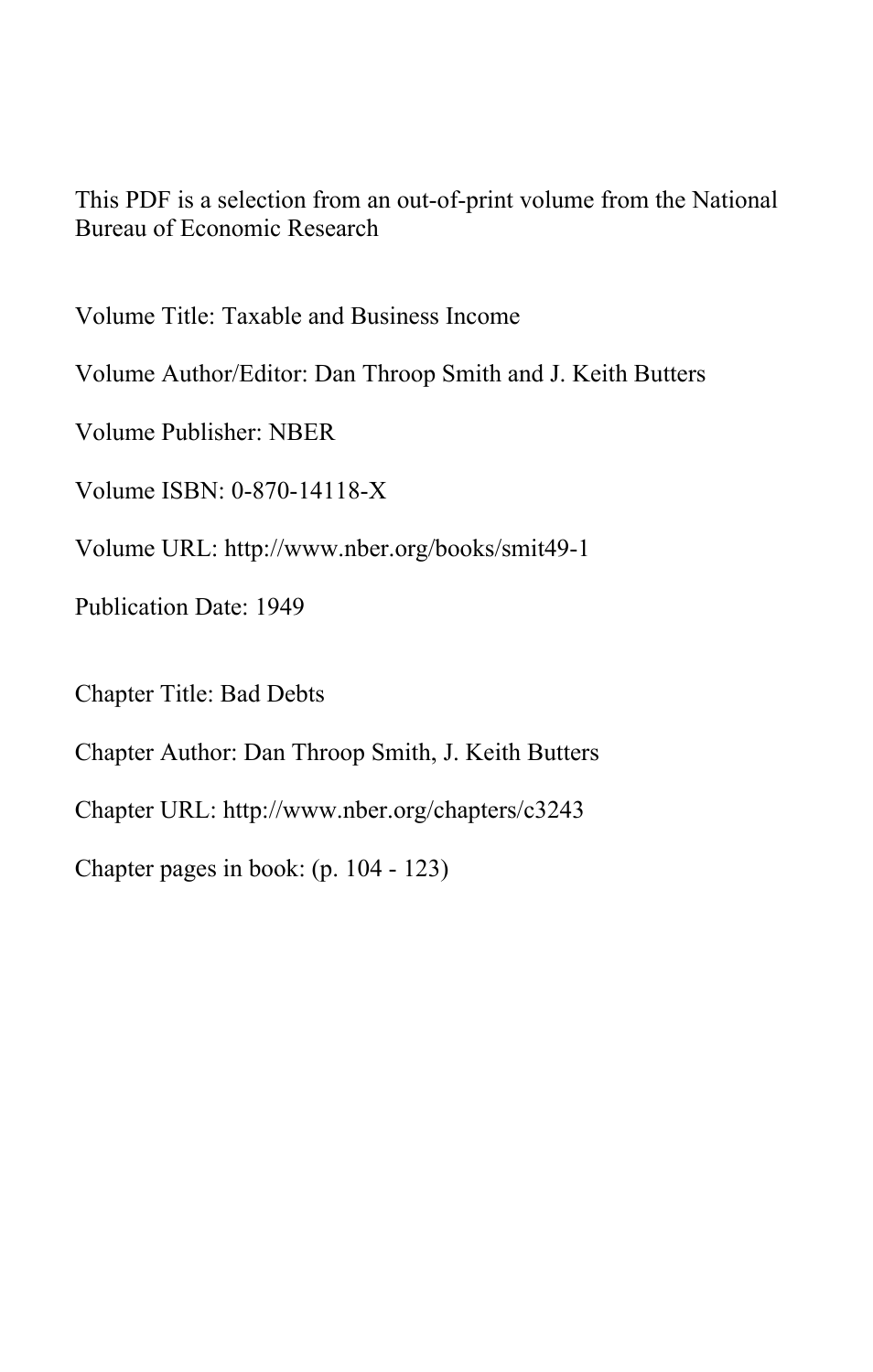# CHAPTER 5

 $\sim$  we will be a set of the set of the set of the set of the set of the set of the set of the set of the set of the set of the set of the set of the set of the set of the set of the set of the set of the set of the set o

# Bad Debts

THE TREATMENT OF BAD DEBTS IN ORDINARY BUSINESS ACCOUNTing differs from the corresponding tax treatment in several respects. In ordinary business usage the term 'bad debts' refers primarily to losses arising from transactions made on credit in the normal course of business, that is, to losses on trade accounts and notes receivable. For tax purposes, on the other hand, bad debts are defined much more broadly. The tax concept, for instance, during the period covered by Part Two, was especially broad, embracing such items as losses on bonds and other debt obligations held as investments as well as losses on loans to officers and employees.

For both tax and book purposes bad debts may be accounted for in two ways: (a) they may be deducted as direct charges against income at the time they have been definitely ascertained to be uncollectible or (b) a reserve for probable losses may be established, ordinarily at the close of the period for which the accounts are made up. The method adopted for book purposes will depend upon circumstances. Despite the general acceptance of similar rules for both purposes, important differences often arise on technicalities, in matters of detailed application, and because a company elects one method for tax purposes though it uses the other for book purposes.

# A RATIONALE OF ACCOUNTING FOR BAD DEBTS

Before considering the consequences of these differences in scope and accounting treatment, the rationale of the customary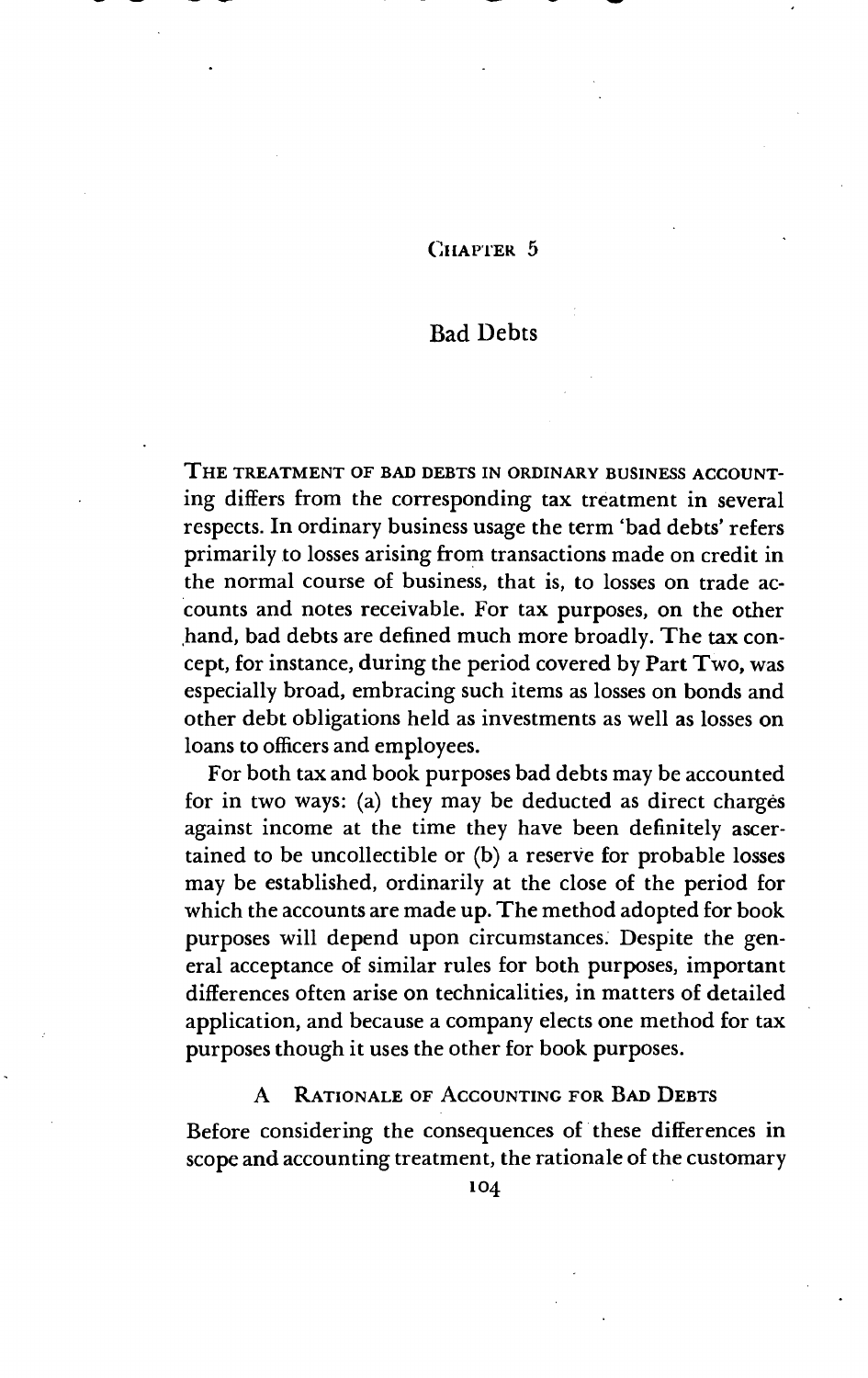provisions for bad debts is briefly presented. In commercial enterprises, the most commonly used and ordinarily the most justifiable basis for determining charges or credits to income is the completed transaction. Income is generally deemed to arise when a sale is made. Except for accruals of items such as interest or rent, no credit is taken for profits except when and to the extent that they are received or at least reasonably assured.

Thus, sales are commonly recognized as producing income at the time of sale on the assumption that the receivables taken in exchange for goods or services are the equivalent of cash, collection of which will be made in due course. But an element of risk inheres in most sales on credit. The taking up of income at the moment of sale therefore constitutes a departure from the strict theory of recognizing profits only when realized. Such recognition will prove to have been in error to the extent that receivables are not collected. The provision for loss on bad debts is thus essentially a correction of income estimates previously or currently made. From the viewpoint of the balance sheet, it is intended to reduce the receivables due from customers to the net amount estimated to be realizable.

Rigid adherence to the completed transaction as the basis of income recognition might be considered to imply that no provision for failure to collect the proceeds of a sale should be made until the loss is definitively ascertained. When two accounting periods are involved, however, as may often be the case, to take up income in one period and to cancel it in another would hardly be satisfactory. It would obviously distort the comparability of results of operations as between the two penods. The 'charge-off' method doubtless has this effect in direct ratio to the rigidity of insistence upon the date of ascertainment as the time for taking the deduction. In contrast, the reserve method, by far the more common accounting practice, has the merit of allocating the approximate loss to the year in which the sale, the proceeds of which were never realized, was made.

The receivable arising from a sale of goods or services may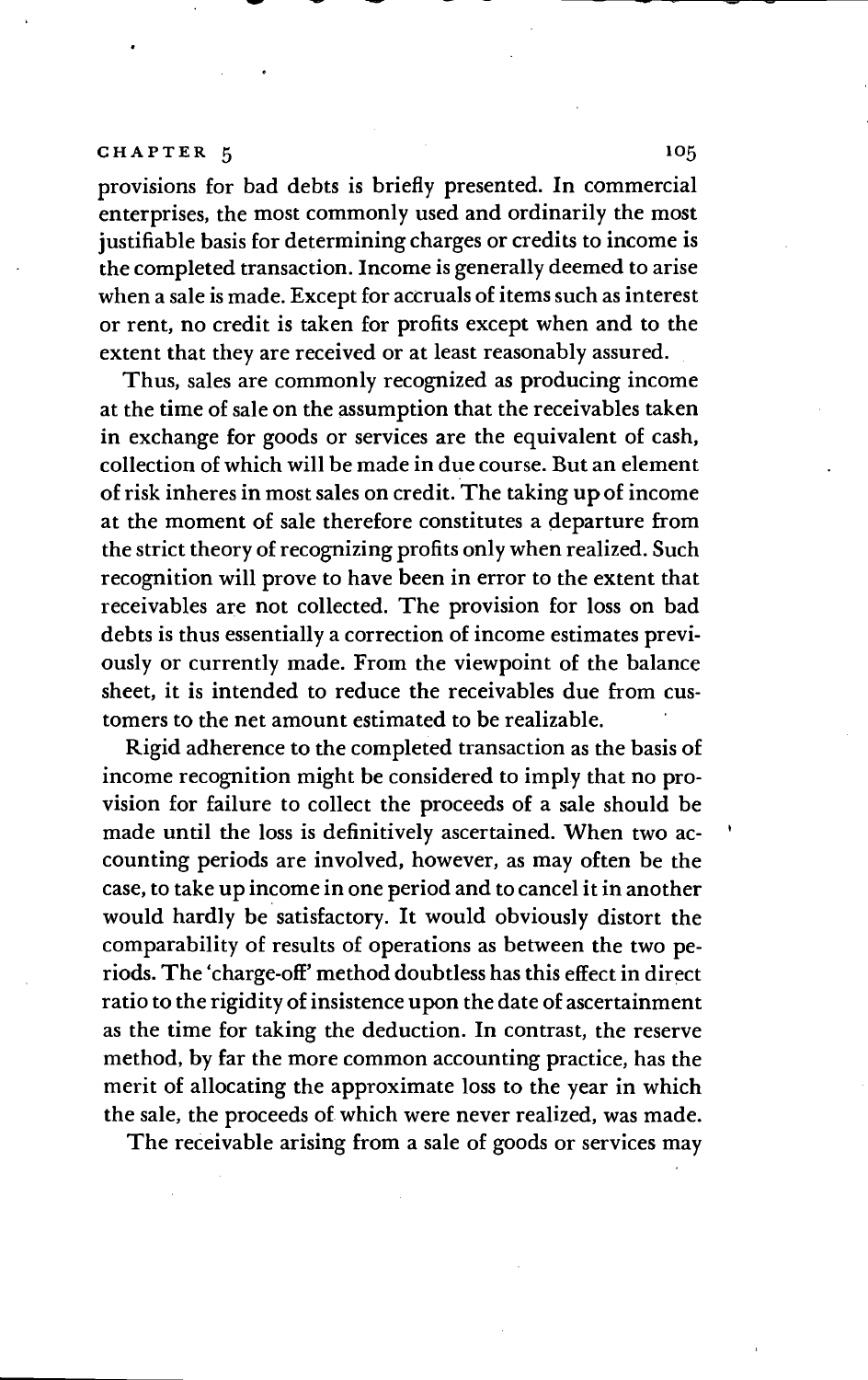# io6 PART ONE

be regarded as containing two parts: that which represents a cost and that which represents a gain. A case could be made in principle, although probably not in practice, for treating these parts separately. As far as the cost element is concerned, the sale may be regarded as a conversion of an asset from one form to another. To the extent that the value of the asset created exceeds its cost, there is a present or prospective accretion to assets and a gain.

In the ordinary case of a corporation making its return of income on an accrual basis, a gain will be taken up unless there is a high degree of uncertainty concerning the collectibility of the debt arising from it. In accounting as well as in tax practice, the measure of the gain is the excess of the cash equivalent of the receivable over the cost of the goods or services sold. In measuring the cash equivalent it is necessary to consider the interest element arising from delay in payment, the cost of collection, and the credit risk.

The first two elements are in many cases deemed immaterial and hence are ignored, though in other cases they are carefully computed. The credit risk is, however, more generally recognized as significant and provision is made for it. In some cases it is covered by insurance and the premium is, of course, charged against income in the period in which the debt is created.

More commonly, the debt is reduced to its assumed cash equivalent by a bad debt reserve. It then becomes apparent that the provision is properly a charge against the period in which the receivable is created. From another viewpoint, the bad debt reserve may be regarded as a self-insurance premium, the amount of which should equal the premium necessary to cover the risk of loss.

#### B DEFINITIoN

### Tax Treatment

The Internal Revenue Code provides for the deduction of bad debts in Section 23 as follows: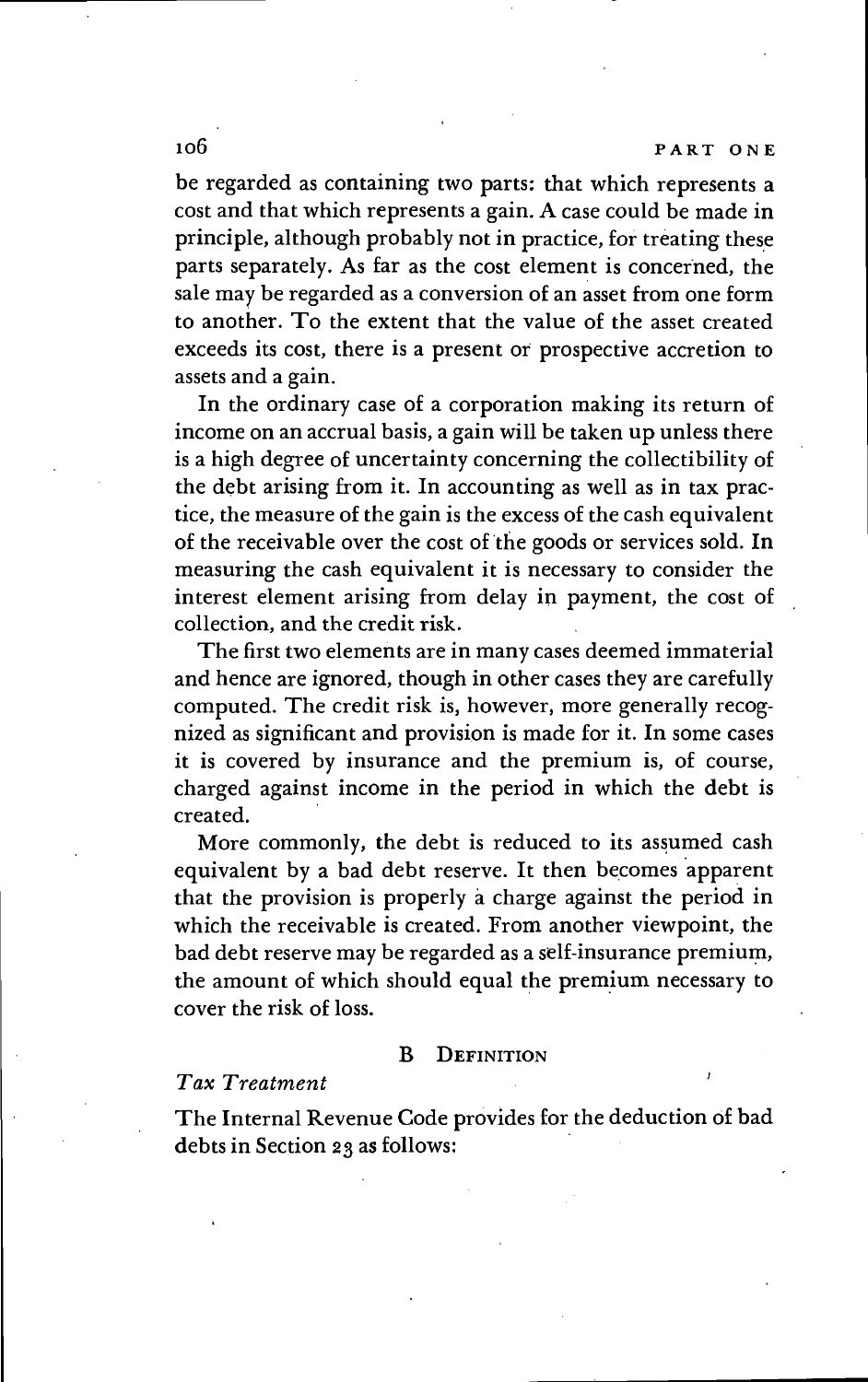"In computing net income there shall be allowed as deductions: (k) Bad Debts

(i) General rule—Debts which become worthless within the taxable year; or (in the discretion of the Commissioner) a reasonable allowance to a reserve for bad debts; and when satisfied that a debt is recoverable only in part, the Commissioner may allow such debt, in an amount not in excess of the part charged off within the taxable year, as a deduction.

(2) Securities becoming worthless—Jf any securities . . become worthless within the taxable year and are capital assets, the loss resulting therefrom shall, in the case of a taxpayer other than a bank, . . , be considered as a loss from the sale or exchange, on the last day of such taxable year, of capital assets."

The statute covers all debts owned by the taxable unit. It is not limited to those arising from accounts receivable or investments; the debt need not even arise from a transaction connected with the trade or business. Irrespective of the nature of the transaction giving rise to the debt, a deduction for it can be taken only under the provisions of the bad debts section. There is no option to take a deduction for a bad debt under the loss provisions of the statute [Sec. 23 (e) and (f)]; the two sections are mutually exclusive.1

There are, however, restrictions on the types of item that can be deducted as bad debts. First, the item must involve a genuine debtor-creditor relationship. This relationship serves to distinguish losses arising out of bad debts from other losses. When the relationship does not exist, there is no debt, and the loss is deductible, if at all, only under the provisions relating to the deduction of losses. The distinction could be important, for the provisions of the Code controlling the deduction of losses and of bad debts were phrased differently in the period covered by Part Two: a loss was deductible in the year in which sustained, a bad debt only in the year in which its worthlessness was ascertained and in which it was charged off. In some situations the technical requirements of ascertainment and

1 Spring City Foundry Company v. Commissioner, 292 U.S. 182 (1934).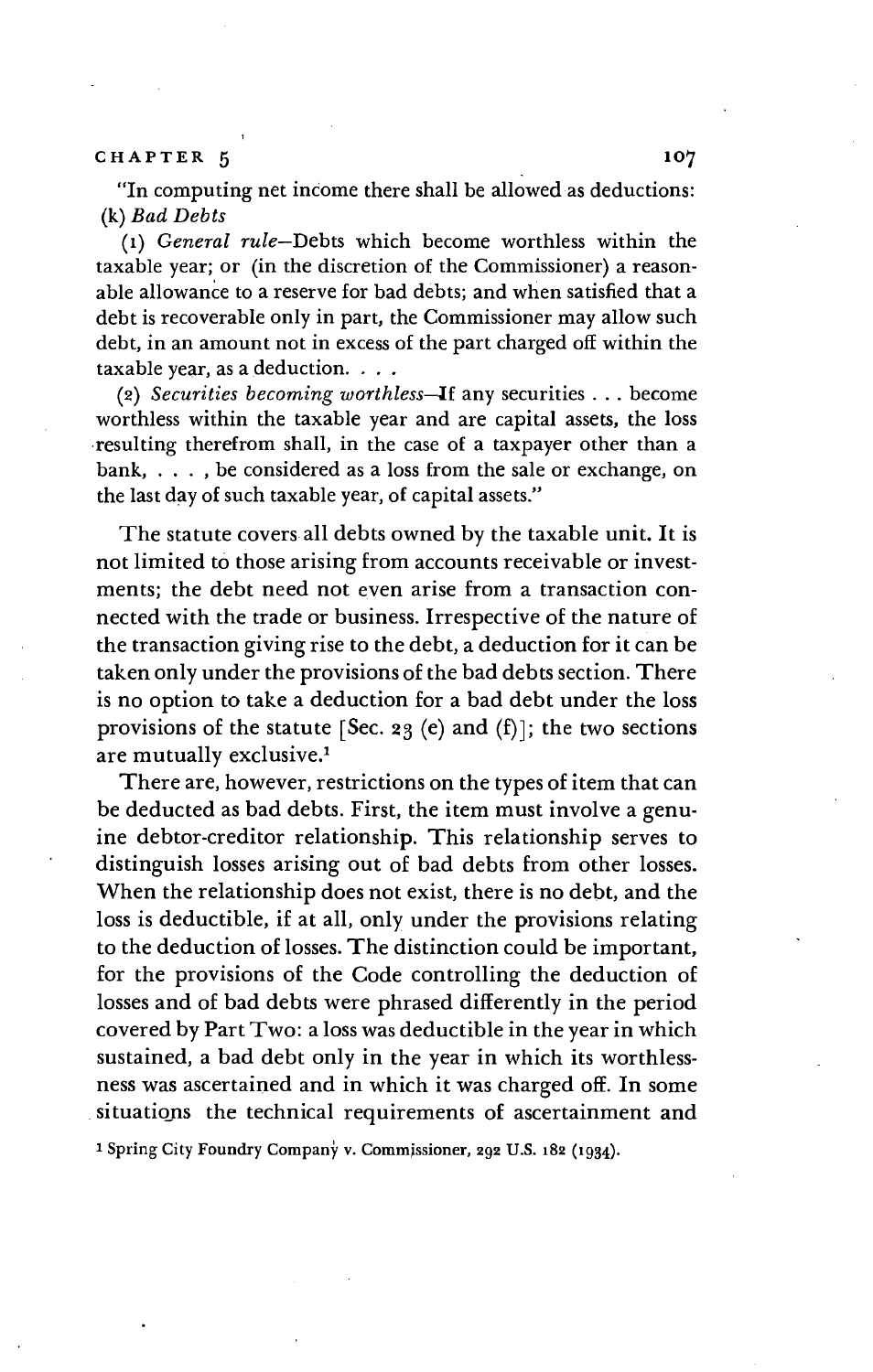charge-off might be more restrictive. The deduction, furthermore, is limited to the tax basis of the debt.

Since the  $1938$  Act,<sup>2</sup> the statutes have made a distinction in the treatment of bad debts evidenced by 'securities' as defined in Section 23  $(k)(3)$  and other bad debts. When the securities are capital assets and have been ascertained to be worthless and charged off, the loss is not deducted as a bad debt, but is treated as a loss from the sale or exchange of capital assets on the last day of the taxable year. The requirements of ment and charge-off applicable to other bad debts must be met; the only change made by the amendment is in the amount of loss that can be taken. Under the revised statute, the loss from securities is subject to the capital loss limitations whether the loss occurs because of a sale or an exchange. The provision that the loss shall be considered a loss from the sale or exchange of capital assets on the last day of the taxable year is an arbitrary rule which may or may not operate to the advantage of the taxpayer

# Accounting Treatment

The restriction of bad debt loss or expense in business accounting to losses on trade accounts and notes receivable is necessary to obtain adequate information about a company's operations. These receivables have presumably been passed on by the company's own credit department, or have come under the general or discretionary rules by which the sales department operates. The losses are, in a sense, part of the cost of doing business under the customary credit terms and with the class of customers actually dealt with. This bad debt loss is a significant operating figure, changes in which may indicate the relative desirability of modifying credit terms to different classes of customers. It is properly segregated as an internal

<sup>2</sup> In 1936, to which the statistics of Sample I pertain, no distinction was made in the law between debts evidenced by securities and other debts. In the statistical tabulation, therefore, losses from bad debts evidenced by securities are included in the bad debt item on the tax return, not in the capital loss item.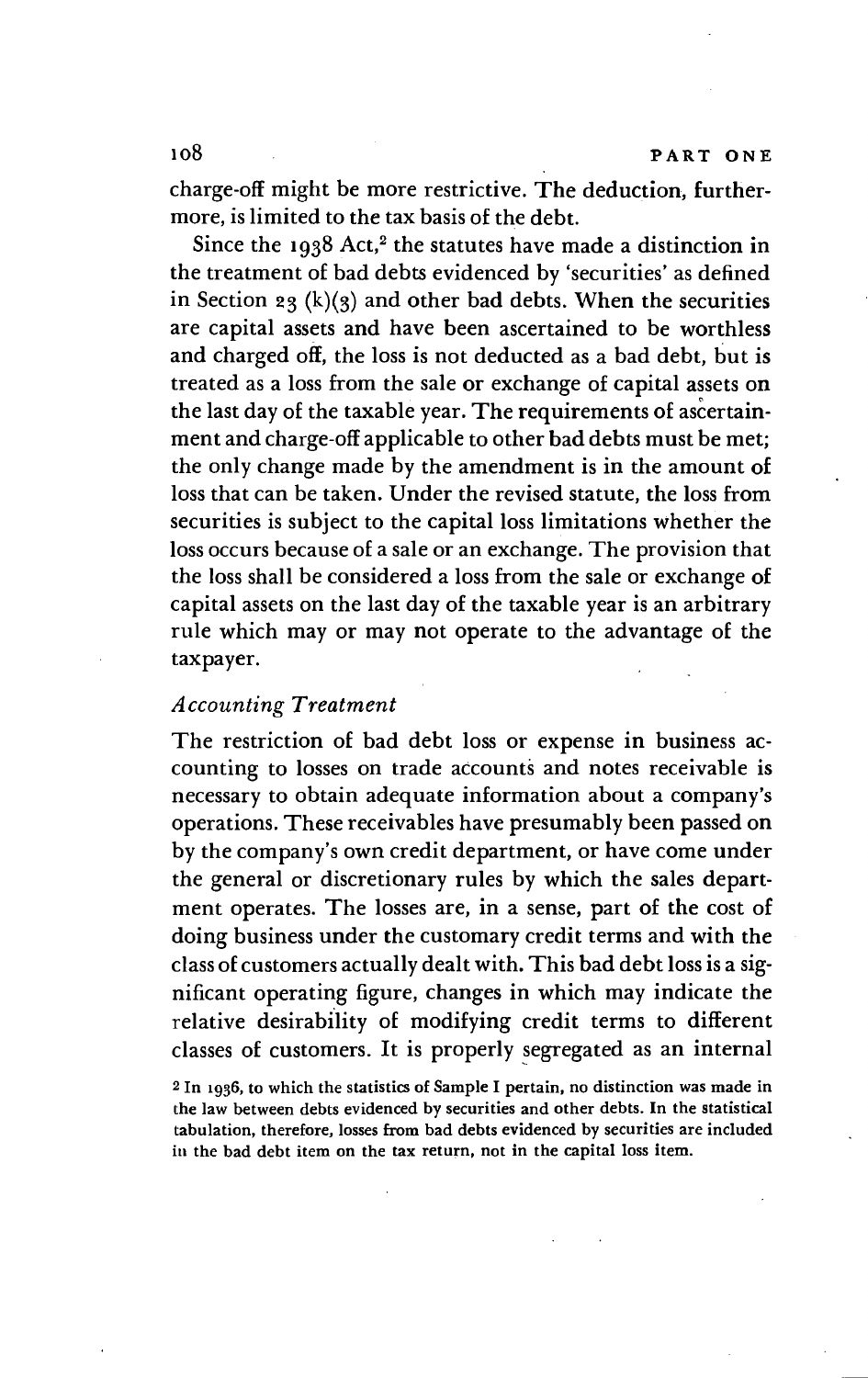check on a company's operations, and to give comparable figures between companies in an industry or trade.

Losses from debts other than trade receivables arise from entirely different business situations and, if appreciable, must be handled separately to reveal the nature of the company's operations. Ordinarily they are not regular recurring charges. They arise irregularly, if at all, when investments or nontrade debts owing a company are liquidated. Since they often represent the realization of a loss that has been developing over a series of years, they are sometimes charged directly to surplus, on the ground that a charge to the income account would distort income in the year of realization.

The foregoing differences in the definition of bad debt loss for tax purposes and public reports may involve no more than different listings of the various loss items. But even though shown separately, two or more distinct loss items may be grouped together, and all included as part of 'general and administrative expenses'. One item, however, may be classified separately to indicate its peculiar nature, as when a loss on a debt arising from an investment is shown as an extraordinary charge in an income statement because it is held to be nonrecurring, and 'income before special loss' is deemed to be a significant intermediate figure. Likewise, losses on loans to officers and employees should be shown as charges distinct from general bad debt expense. The final net income figure for tax and business purposes would be the same if similar loss items were included in the same year regardless of their designation. This balancing within a single year will not always occur. Because of the differences in definition, certain losses on debts may be taken in different years for the two types of report or they may be treated differently when taken, as when a large nonrecurring loss is charged to surplus.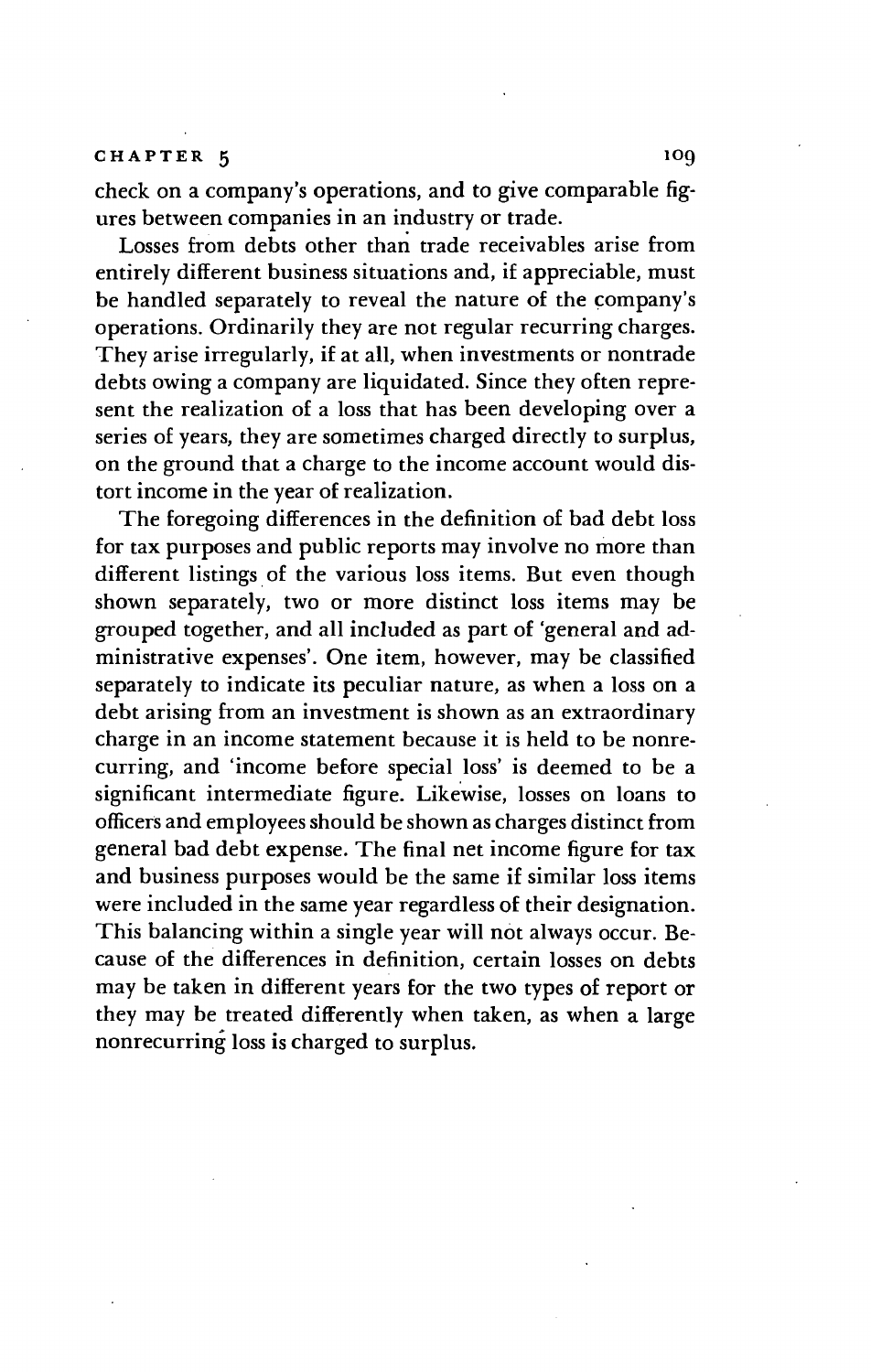#### C THE RESERVE METHOD

## Tax Treatment

Until 1921 the tax law did not permit the deduction of a bad debt loss until the loss had been definitely ascertained. The Act of 1921, by sanctioning the reserve method for tax purposes, authorized a well-established trade practice. It thereby took a step towards implementing the general principle laid down in the Act of 1918 that net income should be computed in accordance with the method of accounting regularly employed.by the taxpayer. Under the amendment it became permissible, at the discretion of the Commissioner, to take as a deduction a reasonable addition to a reserve for bad debts.

The reserve alternative had been recommended by the Ways and Means Committee as "a method of providing for bad debts much less subject to abuse" than that available under the existing statute.3 As T. S. Adams pointed out to the Senate Finance Committee, the reserve method affords the authorities far better control over bad debt deductions than does the direct charge method. "You cannot," Mr. Adams maintained, "go through a taxpayer's debts and actually check off each one and make up your mind whether it is a good or a bad debt. Business is usually so well established that the normal debt loss is pretty well known. . . . If the taxpayer charges off more than the ordinary percentage, the situation is flagged. But when the taxpayer writes off a lot of bad notes (or accounts), we have no positive check."<sup>4</sup>

The use of the reserve method for tax purposes is subject to the following conditions: the taxpayer must choose either the specific debt or the reserve method and stick to his choice except as the Commissioner permits him to change it. Furthermore, he may employ only one method: he cannot use the reserve method for part of his accounts and the specific debt

<sup>3</sup> Cf. House Report 350, 67th Cong., ist Sess. (1921), p. ii.

<sup>4</sup> Cf. Senate Finance Committee, Hearings on Revenue Bill of 1921. 67th Cong., ist Sess.,p. 53.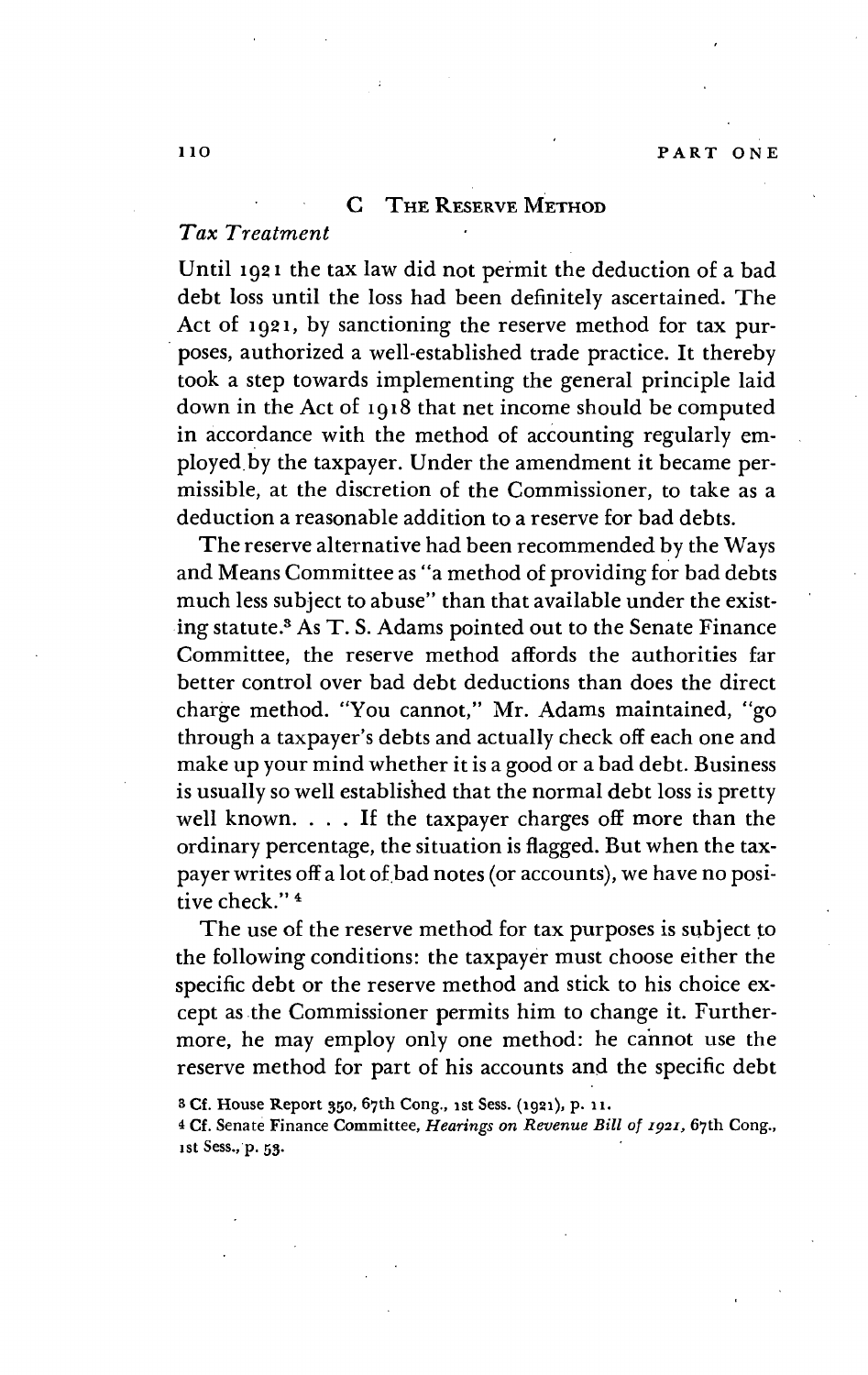method for other debts. Not all taxpayers are allowed the option; for example, a taxpayer reporting sales on the installment basis may not use the reserve method. This is merely an illustration of the basic rule that a bad debt deduction cannot be taken unless the amount represented by the debt has entered gross income.

The essential criterion from the tax viewpoint is that the addition to the reserve is reasonable. The fact that the addition to the reserve is computed as a percentage of either gross sales or of bad debts outstanding does not necessarily mean that it is 'reasonable'. When additions over a period of years computed as a percentage of gross sales have made the balance in the reserve unnecessarily large, an addition for the current year, computed in the same manner, has been disallowed.

According to Regulations  $111$ , Section 29.23(k)-5, what constitutes a reasonable addition depends "primarily upon the total amount of debts outstanding as of the close of the taxable year". Nevertheless, other factors, such as the volume of sales during the year, the amount of the reserve at the beginning of the year, and the amount of debts charged against the reserve during the year, are taken into account in determining whether the reserve is reasonable. While an attempt is made to limit the addition to an amount that bears a close relation to the period for which it is deducted, the addition is necessarily affected by circumstances of preceding years. Just as a current addition may be cut down or entirely disallowed because of an unnecessarily large balance in the reserve, so too, the taxpayer may increase his addition in one year when unusually large bad debt losses of preceding years have depleted the reserve.<sup>5</sup>

# Accounting Treatment

As already pointed out, the reserve method of handling bad debts has important business advantages, particularly as it facilitates the allocation of losses to the periods in which the sales 5 I.T. 1442, Cumulative Bulletin, I-2, p. 119 (1922); Regulations 111, Sec. 29.23(k)-5.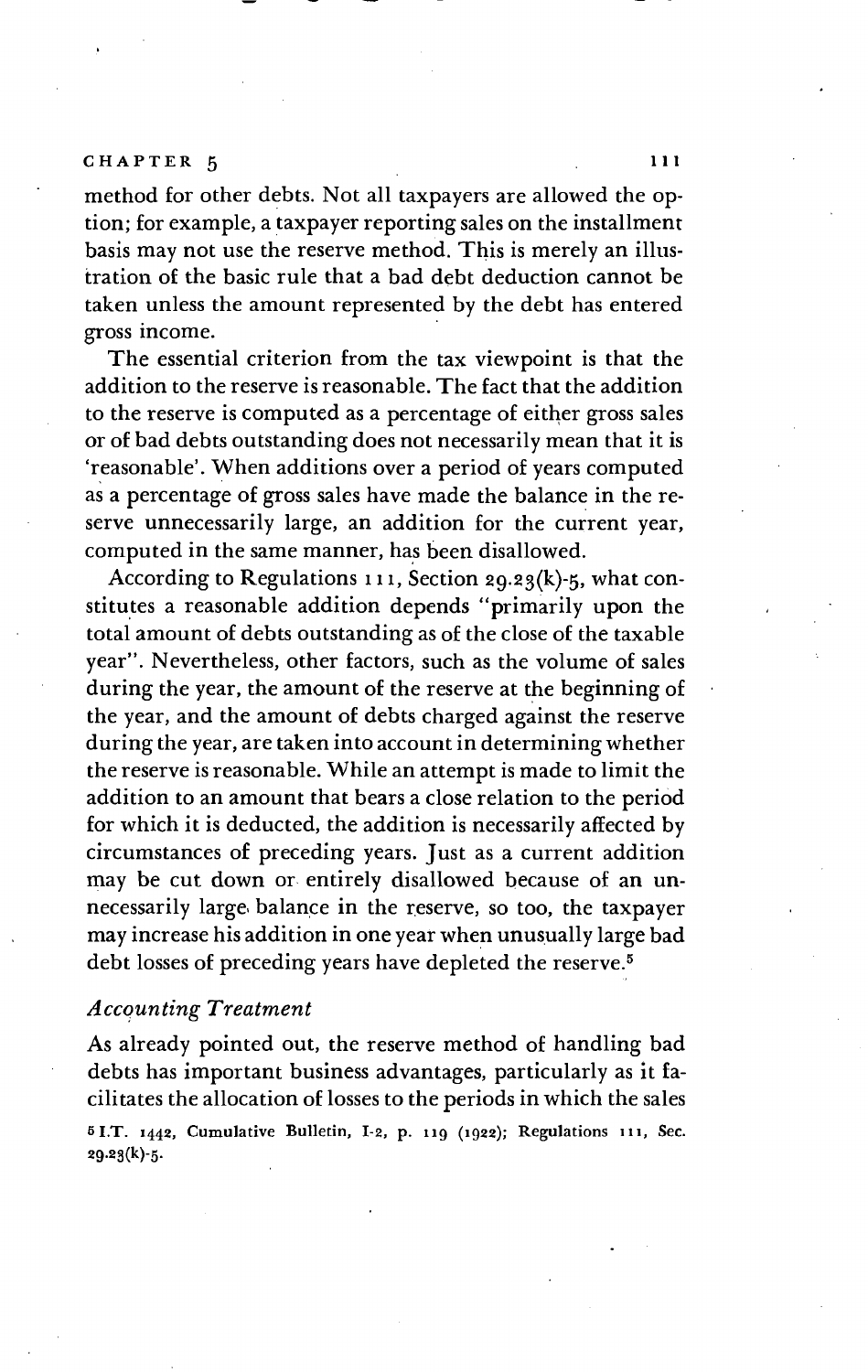giving rise to income are made. The same objective could, of course, be achieved by anticipatory write-downs of individual receivables, but a reserve is especially useful when a company holds a large number of receivables. The aggregate of bad debt losses can be estimated much more precisely than the specific receivables that will not be paid. Experience gives a reasonably accurate basis for an estimate of the total amount that will be uncollectible, while a detailed appraisal of the prospects of payment from each individual account would be both costly and unsatisfactory. Also, if specific accounts were written down in anticipation of loss, inevitable unexpected losses and unexpected payments or recoveries would have to be accounted for. An over-all account, reserve for bad debts, makes such adjustments unnecessary because the anticipated loss is conceived of as applying against the aggregate of receivables, not against individual receivables to varying degrees.

The amounts to be credited or charged to reserves for bad debts may be estimated by two methods, each of which has several adaptations. The required balance in the reserve may be computed at the end of each accounting period, on the basis of experience. Accounts receivable are classified by age, and a percentage of probable loss is applied to each age group. The required reserve thus estimated is compared with the existing reserve after allowing for all necessary charge-offs of specific accounts that have beep determined to be uncollectible. The difference, which constitutes the bad debt expense of the period, is then set up on the books. Such a reserve will presumably be appropriate for balance sheet purposes in the sense that it will indicate net receivables or the amount that will actually prove collectible. The bad debt expense figure may, of course, vary greatly from period to period, and will be determined by the age classification of receivables, bad debts actually charged off, and recoveries, if they are credited to the reserve. If primary emphasis is on the age rather than the amount of receivables, the bad debt expense charge will lag behind the period of cxpánding sales but precede the period of actual charge-offs.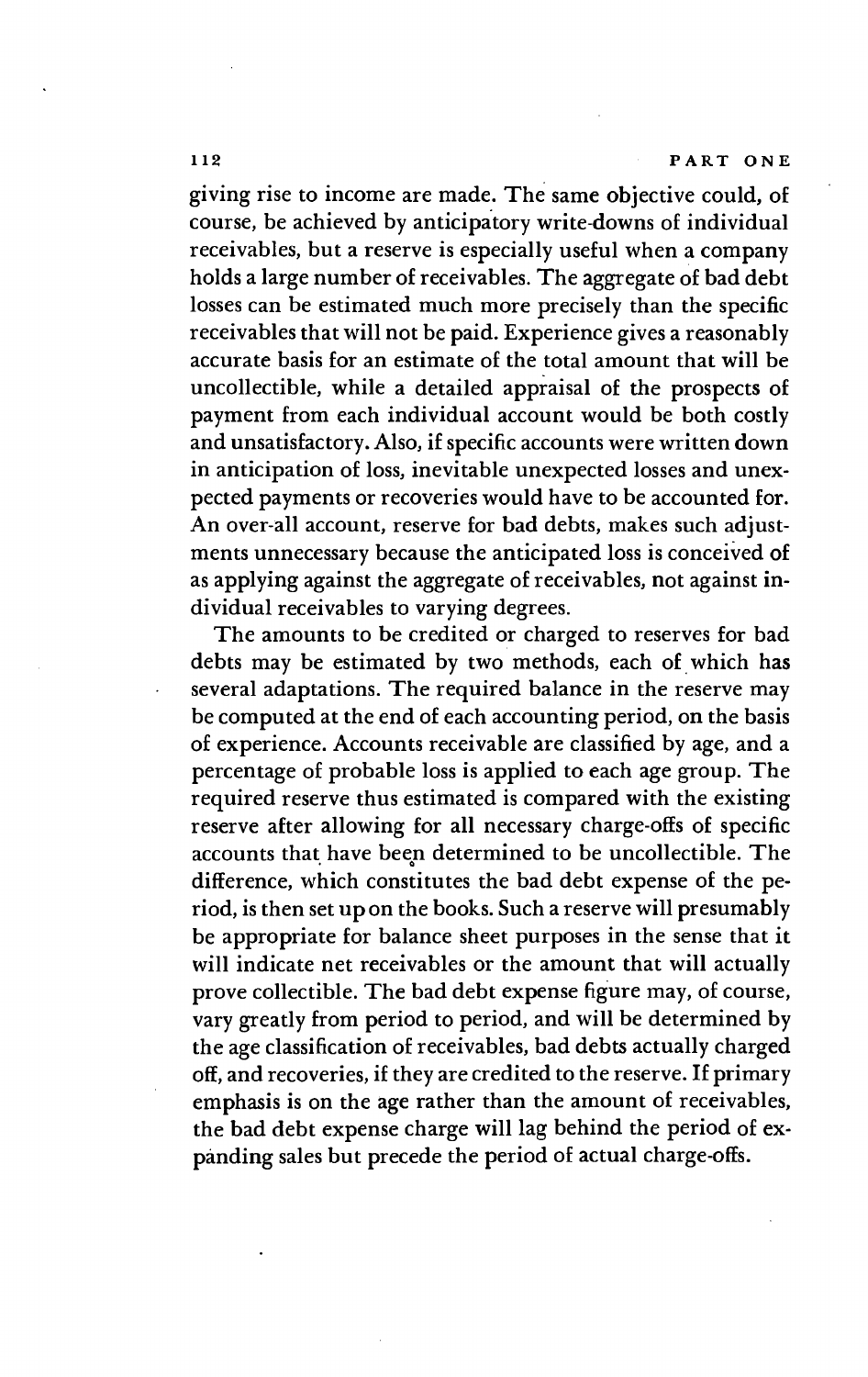## CHAPTER 5

Under another method, the bad debt expense is taken as a certain percentage of sales in each period. This amount is added to the reserve which is decreased by actual write-offs. Bad debt expense in this way is related to the probable loss on the outstanding receivables at any one date. Bad debt expense as a percentage of sales may be so set as to cover total estimated losses over a considerable period, averaging out the variations in different phases of the business cycle, or it may be computed as a different percentage of sales in each period to approximate either the probable losses on sales of the period or on receivables outstanding at the end of the period. Perhaps the most common method is a percentage of sales for interim reports, with an adjustment at the end of the accounting period to bring the bad debt reserve in line with probable losses on the then outstanding receivables.

To summarize, bad debt expense is a correction of income estimates based on the expectation of uncollectibility of a certain percentage of receivables as indicated by experience. But under many accounting systems it is the aging of the receivables rather than the making of the sale that determines the bad debt charge. Even under the reserve method there may be a time lag between the original recognition and the correction of the estimate by an adequate bad debt charge.

## D THE DIRECT CHARGE-OFF METHOD

## Tax Treatment

When the deduction for bad debts is taken on the basis of specific debts charged off within the taxable year rather than upon the reserve basis, two major requirements were imposed by the statute during the period covered by Part Two: the debt must be ascertained to be worthless and it must be charged off the books in the taxable year.

This provision was changed in the Revenue Act of 1942. Section  $23(k)(1)$ , applying retroactively to years beginning January 1, 1939, now reads simply:

[There shall be allowed as deductions:—]

113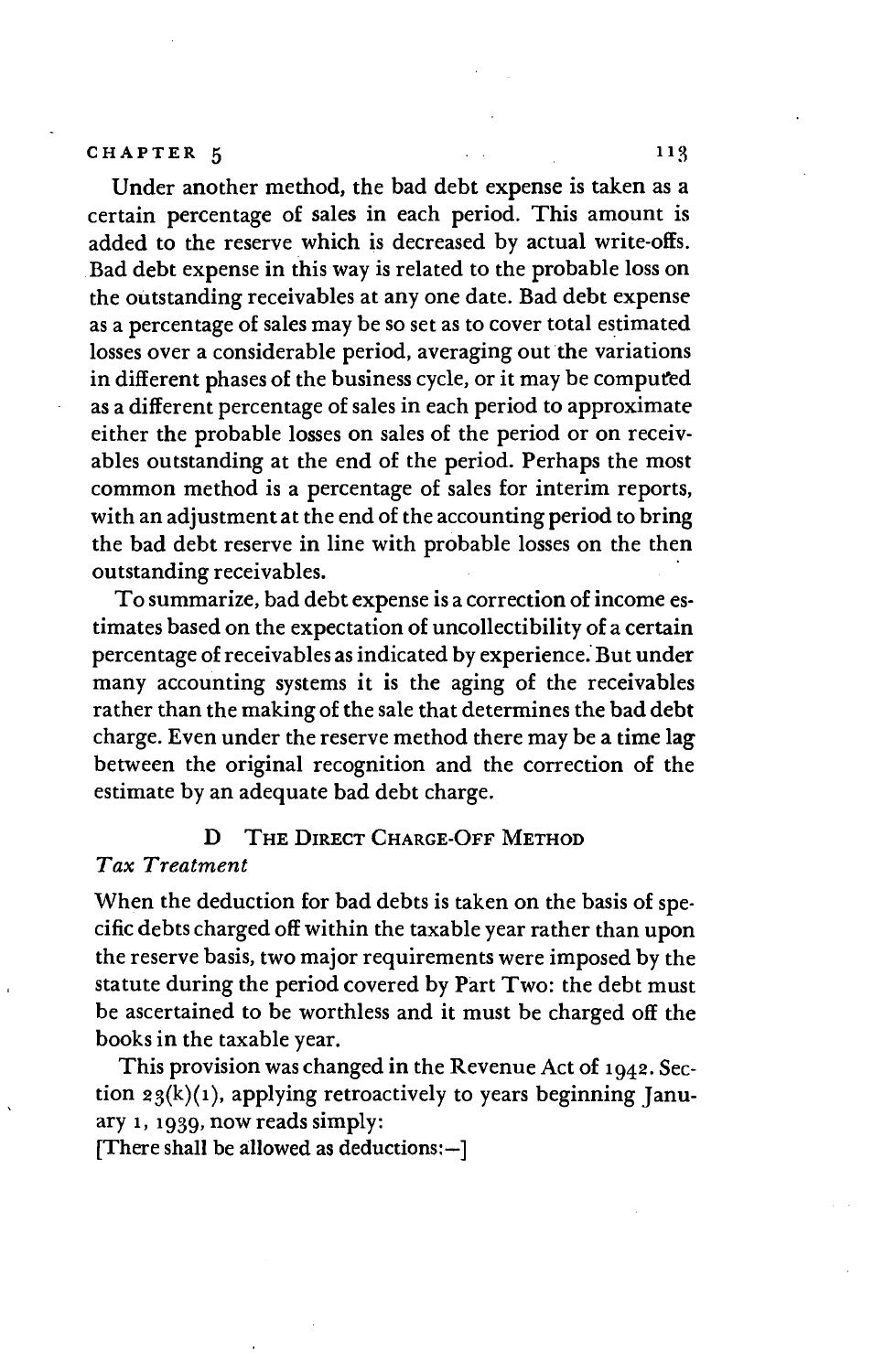114 PART ONE

Debts which become worthless within the taxable year; or (in the discretion of the Commissioner) a reasonable addition to a reserve for bad debts.

The earlier requirement that the deduction had to be taken. in the year in which the debt was ascertained to be worthless and had been charged off had led to a great deal of controversy and litigation over the meaning of 'ascertainment' and 'charge. off'. Insistence upon strict interpretations of' both terms not infrequently led to situations in which the deduction was denied altogether. The 1942 Act further provided a special sevenyear period for refunds and credits in case of controversy over the year in which worthlessness. occurred.° These two provisions.should remove most of the ground for controversy and a great deal of the divergence on bad debt deductions. The usual period for adjustments was extended because by the time it was known that a deduction had been denied, the earlier year to which it might have been properly attributable was barred by the general three-year statute of limitations in the Internal Revenue Code. The change in 1942 was along the lines of Sec.. tion 3801 of the Code, discussed briefly above, to assure inclusion of all income items and the allowance of all deductions, without double inclusion or double deductions arising from technicalities.

The more complicated rules existing during the period covered by Part Two and influencing the figures may be described briefly. The taxpayer had to take the deduction in the year in which he ascertained the worthlessness of the debt. This did not necessarily mean that the debt may not have been actually worthless in an earlier year. As long as the taxpayer acted in good faith and with reasonable prudence, the deduction was allowable in the year in which he ascertained worthlessness. The condition that he must ascertain worthlessness in accordance with the standards of a reasonably prudent person was obviously necessary to prevent tax avoidance. The taxpayer was

6 Revenue Act of 1942, Sec. 169; Internal Revenue Code, Sec. 322(b)(5).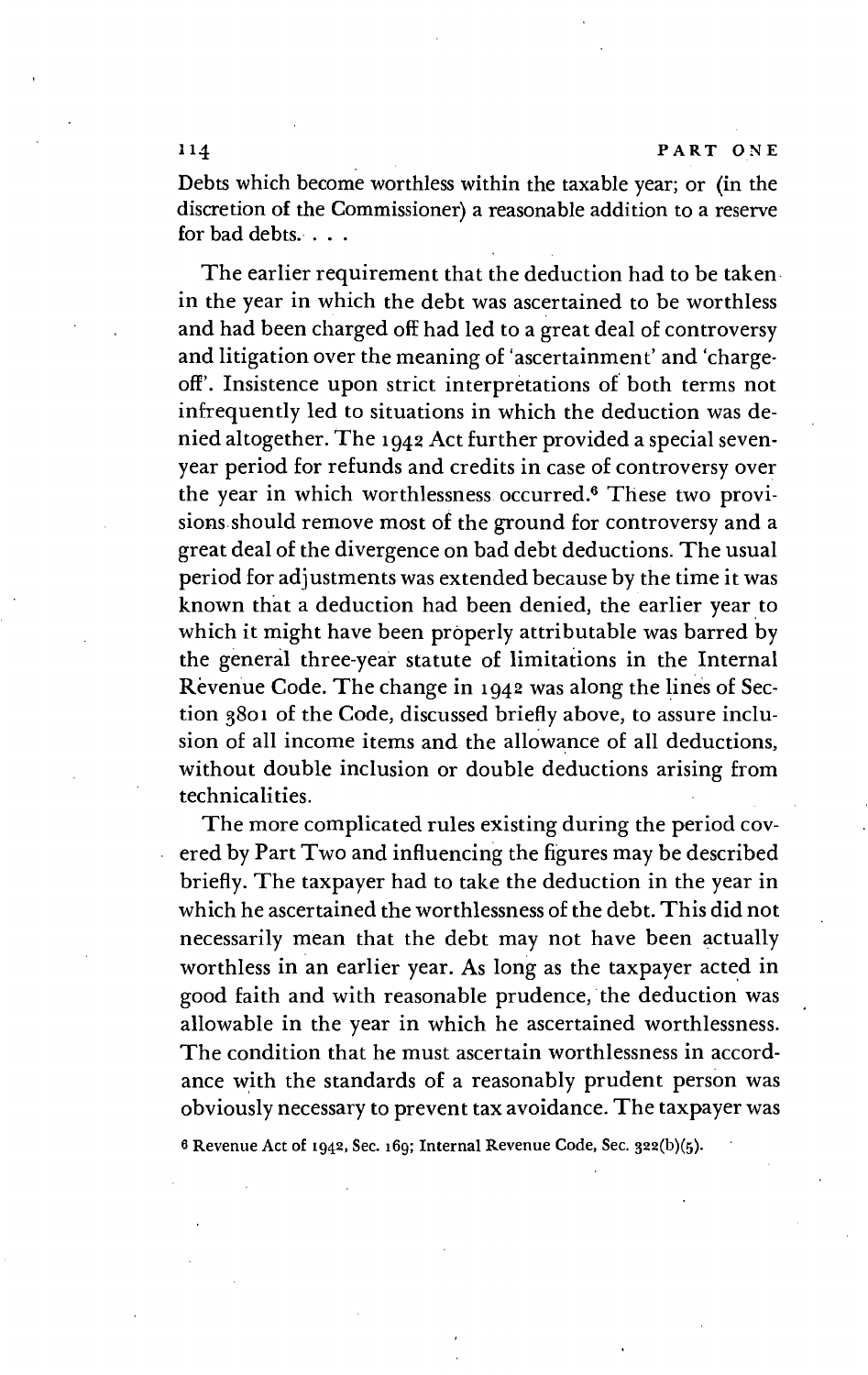not allowed to defer intentionally his 'ascertainment' of worthlessness in order to take the deduction in some later year when its effectiveness in reducing taxable income might be greater.

The charge-off requirement was intended to prevent the deduction, for tax purposes, of a debt that remained on the books, for other purposes, as an asset. The literal requirement of the statute that the debt must be charged off during the taxable year was, of course, almost impossible of fulfillment. The courts, recognizing that the books of a firm were ordinarily not—indeed, cannot be—closed until the early months of the following year, softened the statutory requirement by allowing a bookkeeping charge-off made in the early months of the following year, before the books were closed, to constitute a compliance with the statute.7

A further merciful relaxation occurred in a case in which the taxpayer had charged off the debt in an earlier year when he was not allowed the deduction; in a later year when the deduction was allowed, a second charge-off was unnecessary. The fact that the debt was in a state of being charged off and was therefore eliminated from the assets was a sufficient compliance with the statute.

To be deductible, a debt need not be entirely worthless; the statute provides for a deduction for the partial worthlessness of specific debts. When part of a debt is clearly worthless and has been charged off the books, it may be taken as a deduction for tax purposes, subject to the important limitation that no deduction for partial worthlessness may be taken because of a mere fluctuation in the market value of collateral securing the debt.8 There is, however, no compulsion upon the taxpayer to take a deduction for partial worthlessness in the year in which it is ascertained.9 He may, in his discretion, take the deduction

7 See Hamlen v. Welch, 116  $F(ad)$  413 (C.C.A.-1st, 1940), for a review of authorities on the nature of the charge-off required and on the circumstances that give rise to a debtor-creditor relationship.

8 See Regulations  $111$ , Sec. 29.23(k)-4.

9 G.C.M. 18525, Cumulative Bulletin 1937-1, p. 8o.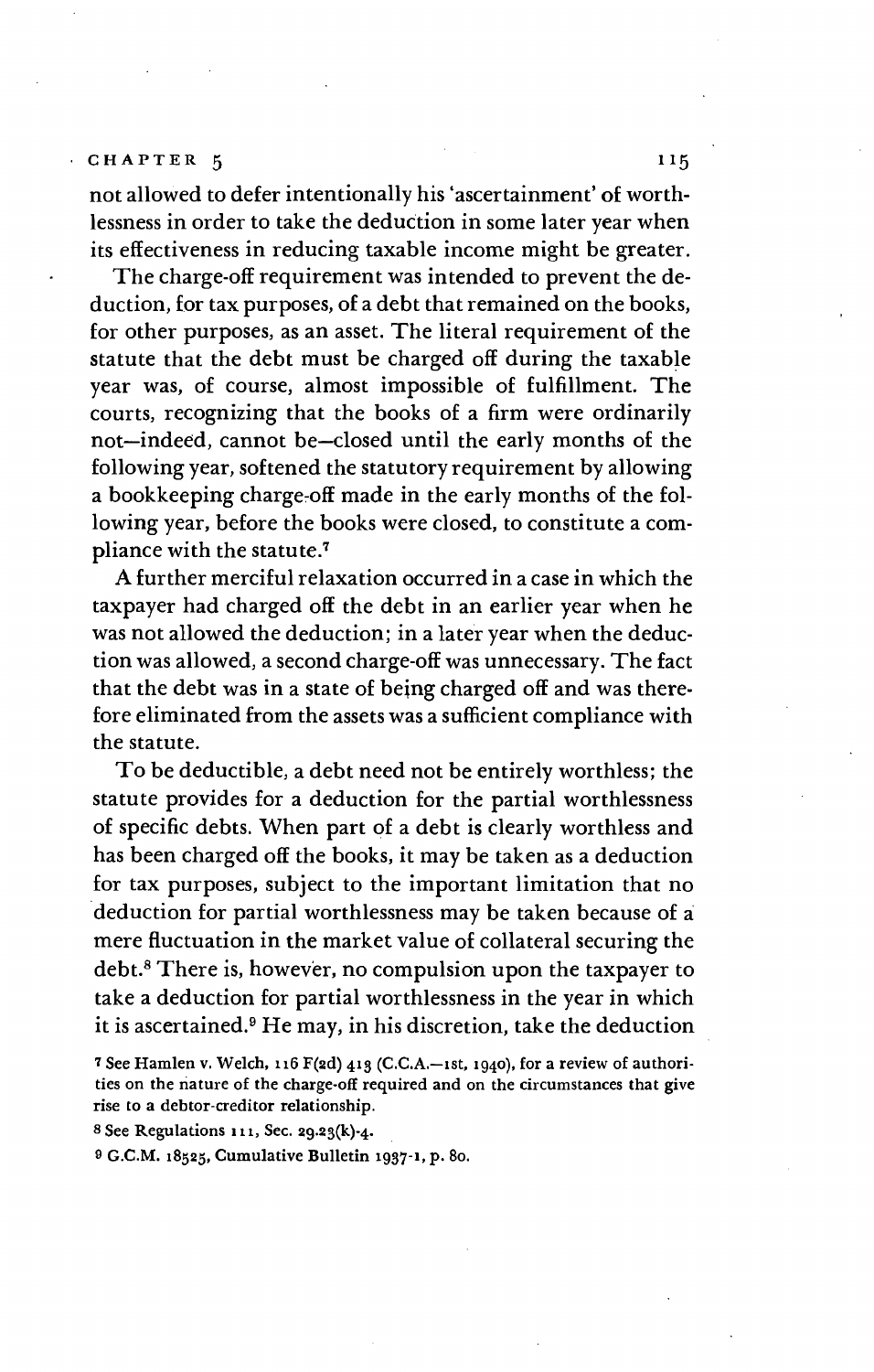or defer it, taking a deduction for partial worthlessness in a greater amount or for total worthlessness in a later year.

## Accounting Treatment

The tax treatment, arising as it does from the accounting treatment for business purposes, has indicated both the general objectives and methods of bad debt accounting. One problem of timing in the business applications of the direct charge-off method may be noted briefly. Accounting policies with respect to the timing of write-offs of bad debts may vary with the purpose for which the financial reports are prepared. If the primary objective is to prepare a balance sheet for creditors, receivables may be more stringently written down at each balance sheet date. The emphasis in this case is on a proper balance sheet figure; what is sought is a measure of the cashyielding and debt-paying capacity of certain current assets. However, a loss figure derived in the process of valuing assets for this particular purpose may not be the most suitable to include in computing income.

Extreme conservatism in preparing balance sheets calls for an anticipation of all losses likely to be realized. Bad debt cxpense would thus tend to be high in years of declining business. When losses are actually realized, the prior anticipation makes bad debt expense less than it would otherwise have been. The greater the conservatism for balance sheet purposes, the bigger may be the fluctuation in reported income. And the greater the conservatism in stating income in depression, the larger will be the income and the degree of recovery shown in the subsequent period. If financial reports are prepared primarily for stockholders and management, it may be both proper and wise to avoid unreasonable accentuations in the fluctuation of income by tempering the extreme policies of anticipating all possible losses on receivables.

A policy of writing down receivables to give a conservative balance sheet figure is clearly likely to conflict with a tax policy that permits the write-off of debts ascertained to be worthless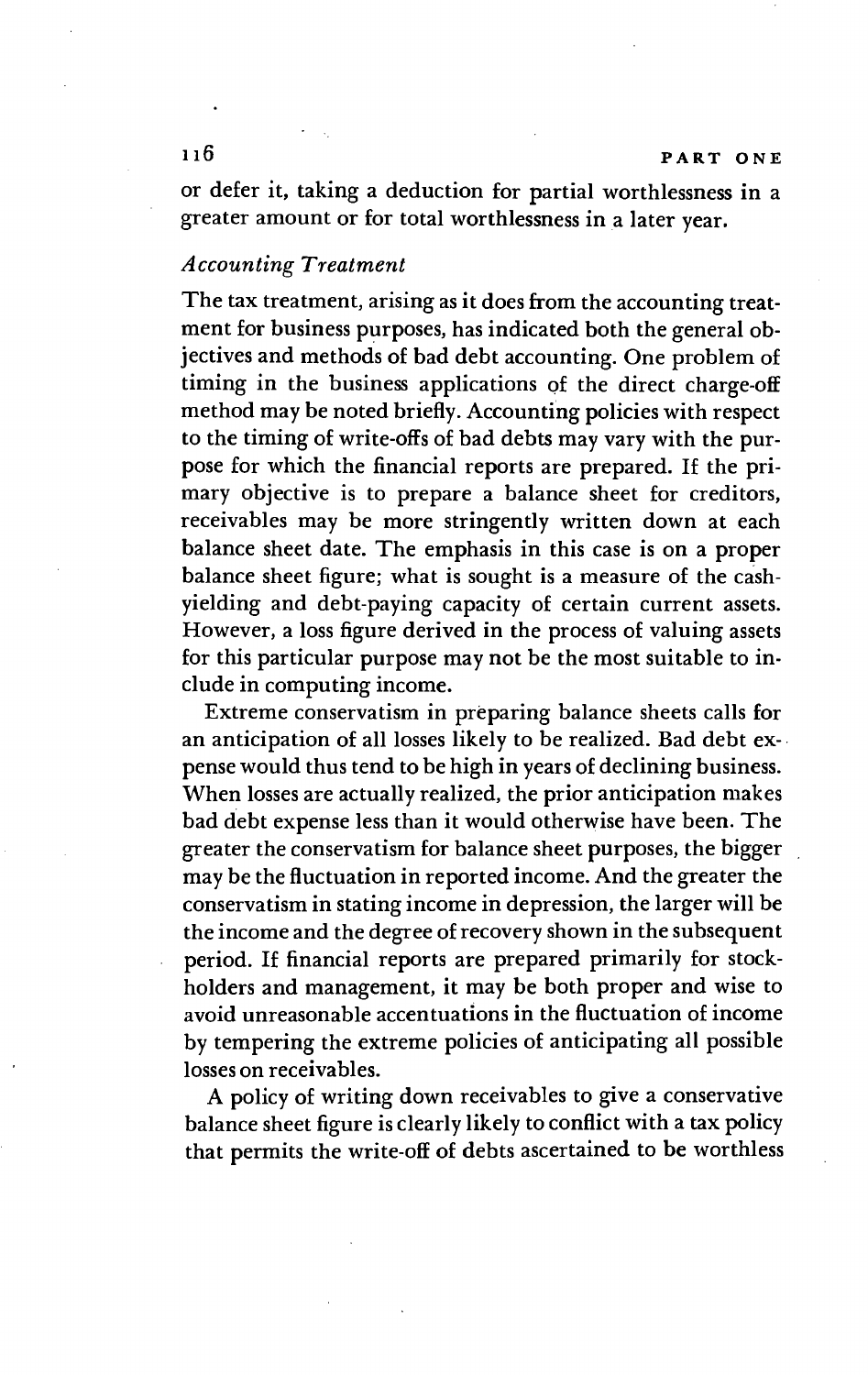### CHAPTER  $5$  0 117

and charged off. In many instances, write-downs will be made on the possibility or probability of loss before a debt is actually ascertained to be worthless. Even so, a situation might develop in which the total bad debt loss would be approximately the same over a period or even year by year for tax and for balance sheet purposes, but the specific debts written off in each year would differ; for example, if the loss that led to write-downs for the balance sheet was actually realized in later years. Tax allowances would then follow with a time lag the losses taken on the company's own books.

## £ RECOVERY OF BAD DEBTS PREVIOUSLY CHARGED OFF

After a debt has been charged off wholly or in part and deducted under a specific debt method, part or all may be recovered. Because the income tax rests on the concept of the taxable year as a distinct unit, the return for the earlier year when the deduction was taken remains unchanged in the case of such recoveries. If a direct charge-off has been made, the amount subsequently recovered must be included in gross income for the year in which received.'0 Under the reserve method, subsequent recoveries of debts that have been charged against the reserve do not directly enter gross income but are credited to the reserve.<sup>11</sup> Income for the year of recovery is, of course, indirectly affected since the crediting of the recovery to the reserve influences the determination of what is a reasonable addition to the reserve for that year.

Section  $22(b)(12)$  provides that the subsequent recovery of a debt is not to be included in income if the previous deduction did not benefit the taxpayer because of a lack of income to be offset. The theory expressed in court cases. before the present provision was adopted was that the previous deduction represented a loss of capital that must be recovered before income could be realized. For tax purposes the capital was considered to be recovered if the bad debt deduction offset income. If

10 Regulations 111, Sec. 29.23(k)-1.

11 I.T. 1825, Cumulative Bulletin 11-2, p. 144 (1923).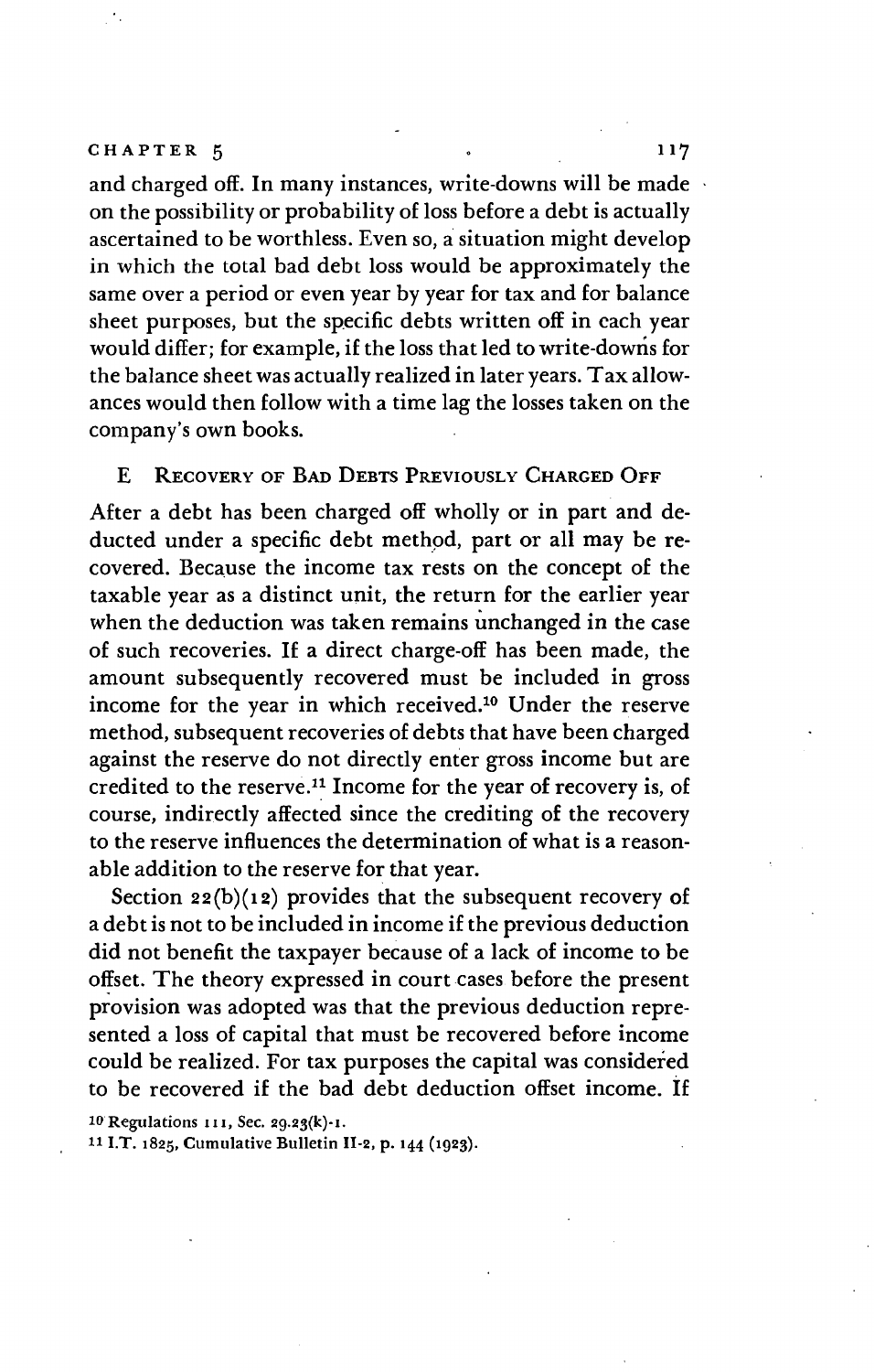there was insufficient income to be offset by the deduction, the capital represented by the bad debt had not been recovered. Therefore, the present collection on the debt loss previously deducted was a return of capital and could not be income.

This line of reasoning, now embodied in the law, had earlier been rejected by the Board of Tax Appeals which held that recoveries of bad debts were income, irrespective of the benefit to the taxpayer of the previous deduction.12 Later, the Treasury accepted the benefit theory, ruling in 1937 and 1939 that subsequent recoveries did not constitute income unless the prior deduction accomplished a reduction of tax liability.13 But in 1940 the Treasury, revoking these rulings, returned to the earlier concept that subsequent recoveries are income, irrespective of the benefit of the deduction to the taxpayer, on the theory that bad debts are considered as operating expenses of the business, not as losses of capital that must be recovered before income can be derived.'4

In the Revenue Act of 1942, Section 116, the present provision was established, retroactive to years beginning after December 31, 1938, under the Internal Revenue Code, and also retroactive under any prior revenue Act. Thus, any taxpayer who by litigation or otherwise had kept open the returns of earlier years stood to benefit by the final enactment into law of the tax benefit rule. The shifts in rulings and established procedure on this subject have been reviewed to give a striking though extreme example of the varying circumstances under which taxable income is computed.

In accounting practice, when a reserve for bad debt is set up, recoveries are typically added to the reserve, as is required for tax purposes. The reserve, therefore, over a period has to be maintained by charges to income to cover net bad debt writeoffs. If the reserve is adjusted at the end of each year on the

12 Lake View Trust and Savings Bank v. Commissioner, 27 B.T.A. 290 (1932). 13 G.C.M. 18525, Cumulative Bulletin 1937-1, p. 8o; G.C.M. 20854, Cumulative Bulletin 1939-1, Part 1, p. 102.

14 C.C.M. 22163, Cumulative Bulletin 1940-2, p. 76.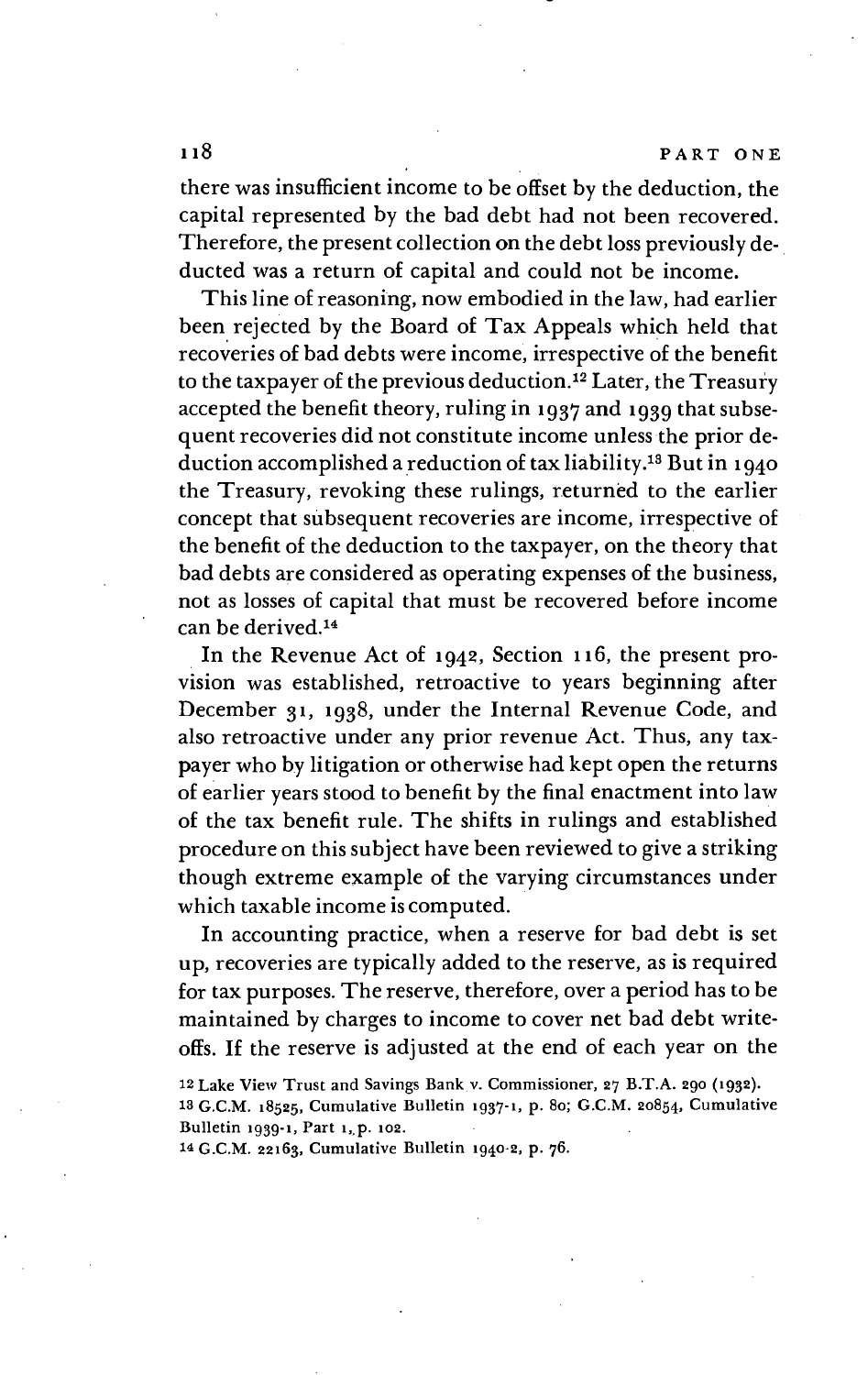basis of the amount and age distribution of receivables, the bad debt expense for a period will be reduced by the amount of the recoveries. The effect on net income is accordingly the same as it would be if the recoveries were considered and shown as a separate item of receipts or credited directly to some expense. If the bad debt expense is computed as a certain percentage of sales, recoveries added to the reserve will influence the standard percentage charged to cover bad debt losses in the long run, but individual years will not be affected by unusually large or small recoveries.

If a reserve for bad debts is not set up, recoveries of bad debts previously charged off may be handled in three ways, each of which may be justified on logical grounds. They may be shown as income in the year when recovered or as offsets to the bad debt expense of the year. Both alternatives increase net income in the year of recovery, and the choice of accounting procedure will not make taxable income diverge from reported business income. The third alternative, somewhat less acceptable in practice, is to credit recoveries directly to surplus on the theory that they represent corrections of errors made  $\overline{m}$  prior years when the debts were written off. This method leads to a divergence between taxable and business income in the year of recovery that is not balanced out in prior or subsequent periods.

#### F SUMMARY

As is apparent from the foregoing discussion, the differences in the accounting and tax definitions and treatment of bad debts are likely to give rise to differences in the amount entered as bad debt expense on a financial statement and the amount deducted for bad debts on the tax return. This difference may, in turn, yield dissimilar net income figures. Some of the differences between taxable and business income may cancel each other in any one year while others will appear on an annual comparison but will in time wash out. Others are not dependent upon annual periods and more basically differentiate taxable and business income.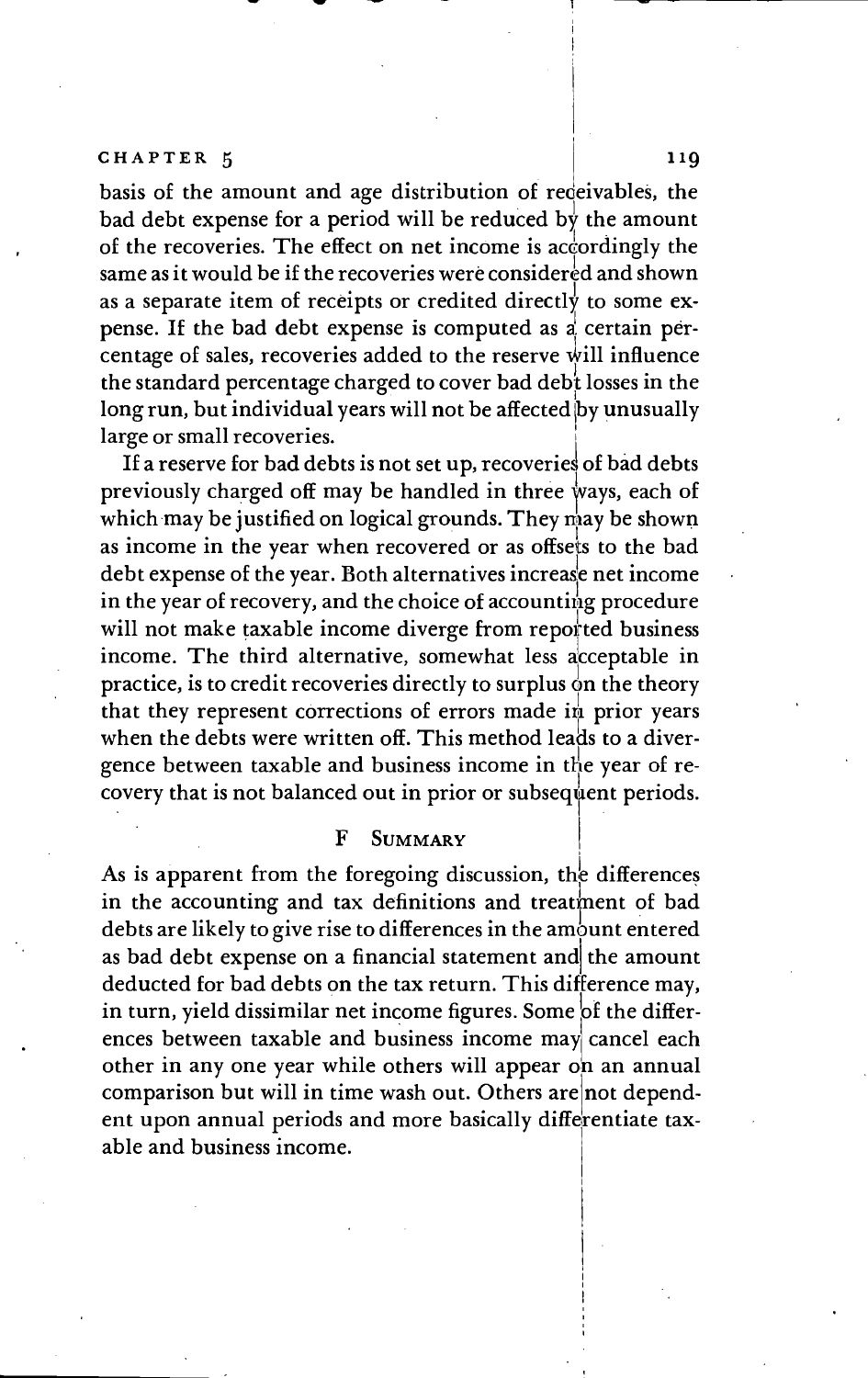Certain differences that appear in the bad debt figures for the year are canceled so immediately that they do not cause differences in net income; e.g., differences in nomenclature or classification. A loss that is deducted as a bad debt on the tax return but charged to some special loss account on the financial statement will give a difference in the bad debt figures but not in the net income for the year, if all types of loss concerned are treated as expenses.

More significant differences are those which cause a discrepancy in the annual income figures but which cancel out over a period. The tax deduction for bad debts may be of the same amount as that charged off on the books, but it may be allowed for tax purposes in a different year from that in which it is taken for business purposes. This type of discrepancy can occur when the charge-off is made on the books in one year but the deduction is not allowed for tax purposes until a later year.

A debt may be written down on the books because of a diminution in value of either the debt or collateral; such a diminution would. not be sufficient evidence of partial worthlessness to allow a partial bad debt deduction for tax purposes. Conversely, even when a tax deduction for partial worthlessness could be taken, a taxpayer might postpone taking it until a later year when total worthlessness could be claimed. In all these instances, although the books may show a charge-off of the same amount as is eventually allowed as a bad debt deduction, there will be discrepancies in the annual income figures.

Finally, some differences in the accounting and tax treatment of bad debts do yield differences in net income that will not ordinarily cancel out over time. For instance, when securities that represent debts become worthless, the entire loss may not be deductible for tax purposes because of the limitations of the capital loss provisions. As the full loss will be written off the books, the difference between taxable and business income will never be washed out.

Under a reserve method, the addition to the reserve approved by the Commissioner for tax purposes and the addition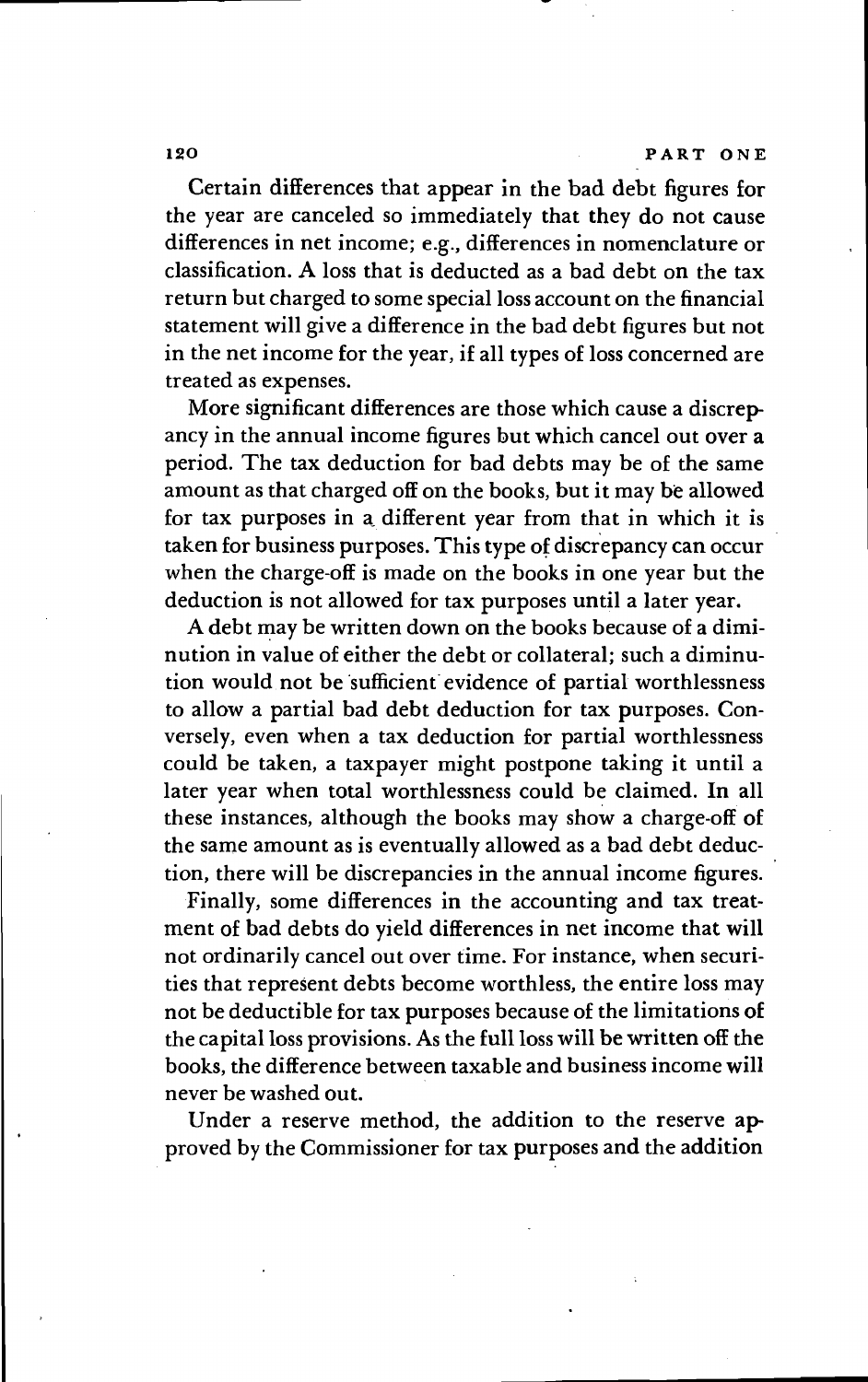actually made to the reserve on the books will not always be equal.

Under the specific debt method, the taxpayer might entirely lose the benefit of the deduction through failure to prove the facts of ascertainment and charge-off when they were required. To obtain the deduction his proof had to be sufficient to overcome the presumptive effect of the Commissioner's findings to<br>the contrary.<sup>15</sup> The deduction for tax purposes may be entirely equal.<br>Under the specific debt method, the taxpayer might entirely<br>lose the benefit of the deduction through failure to prove the<br>facts of ascertainment and charge-off when they were required.<br>To obtain the deduction his p lost also when deductions claimed and disallowed in one year might properly have been taken in an earlier year. Whether the taxpayer failed to claim the deduction in the early year or had his claim disallowed, he will entirely lose the benefit of the deduction if the statute of limitations has run against the earlier year. Before the 1938 Act, the converse situation could occur: the taxpayer might obtain a double deduction of the bad debt loss, though this was rare. The deduction might be allowed in one year and claimed again in a later year. If the later year was determined to be the correct year and the statute had run against a deficiency assessment for the earlier year, the taxpayer obtained a double benefit from the deduction. This situation was partly corrected by the enactment in 1938 of Section 3801 of the Internal Revenue Code which with certain qualifications permits the assessment of a deficiency for the earlier year when the deduction is allowed for the later year.

Section 3801 does not constitute a remedy for the case in which the deduction is disallowed for the later year and the statute of limitations bars a claim for refund for the earlier year in which the deduction might have been taken. Nevertheless, the Section should tend to mitigate the difficulties. inherent in the time of the deduction. Since it permits a deficiency assessment after the running of the statute of limitations against an early year when it is determined that the

<sup>15</sup> In circumstances in which the taxpayer was unable to prove his ascertainment and charge-off for any other year, his failure of proof for the year in which he claimed the deduction would entirely preclude his obtaining the benefit of the deduction.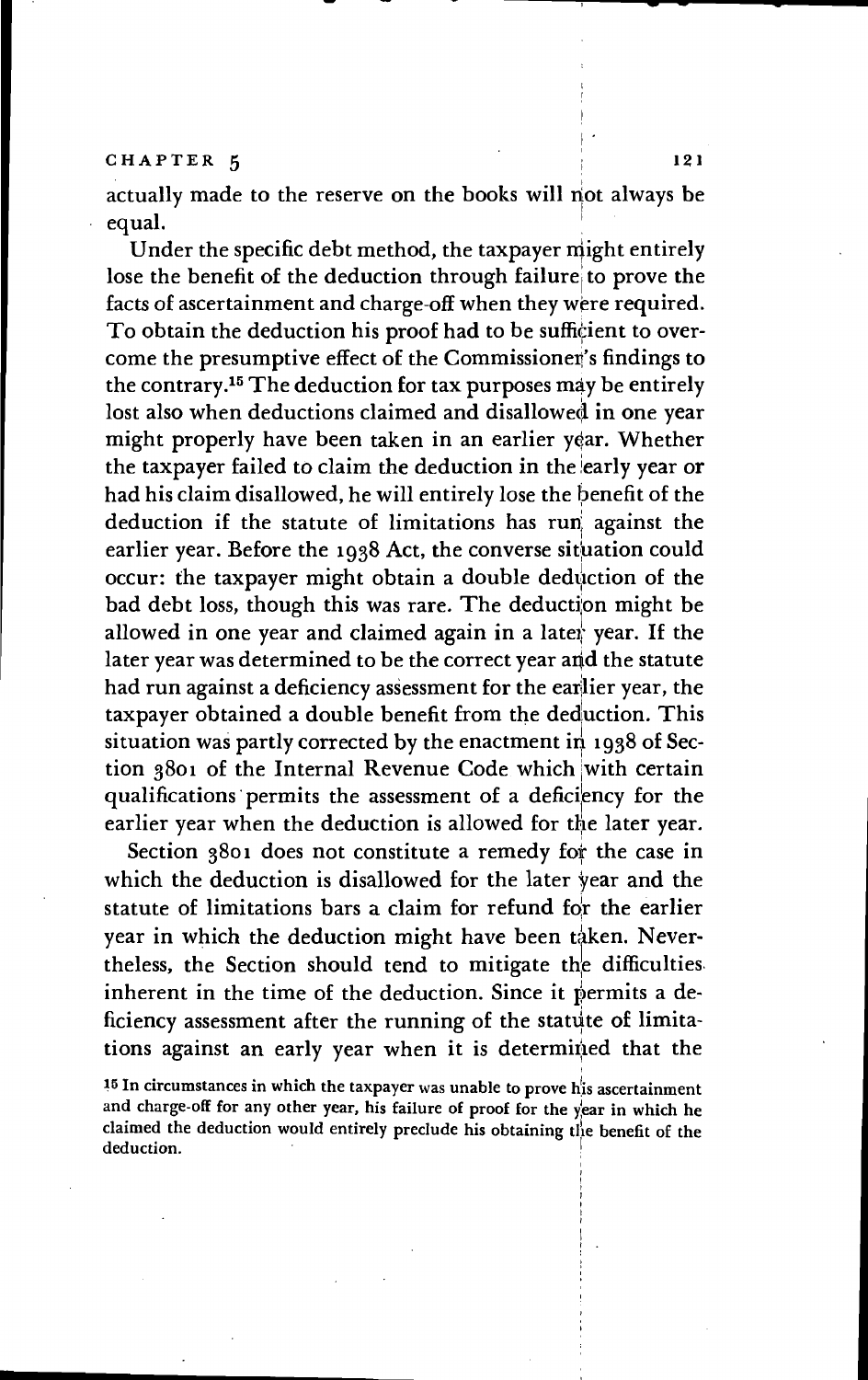#### 122 PART ONE

deduction should properly be taken in a later year, administrative officials are likely to be more liberal in their allowance of deductions in the year claimed by the taxpayer. There is no longer a danger to the revenue from such liberality. The provision in 1942 for a special seven-year statute of limitations on bad debts, Section  $32(6)(5)$ , as stated above, should remove most of the difficulties about timing.

Another reason for differences between tax and book figures of bad debt expense is the not uncommon business practice of carrying large or unusual charges or credits directly to surplus instead of through the income account, though this practice is now discouraged by many accountants. When unusual losses are charged directly to surplus, total reported income for the company will escape the burden of this charge and will exceed total taxable income. If charges were not made to surplus, the loss or expense items would have to be charged against the income of one or more years. Surplus charges thus lead to an overstatement of aggregate income over a long period in the sense that total reported earnings are significantly modified by the surplus charges. Surplus charges, when made, are justified on the ground that the specific loss item is unusual and nonrecurring and would seriously distort the reported income of any one year or that, even though a normal recurring expense, it is properly attributable to prior years and should not be considered a burden on current activities. Unusual and nonrecurring charges might be illustrated by the complete loss of receivables in foreign countries following the outbreak of a war or the imposition of exchange control. A charge that might be claimed to be attributable to prior years would be necessary if it was discovered that failure to write off worthless accounts over a period of years had led to insufficient annual bad debt expense charges and an inadequate reserve. In both these situations, a charge to the income of the year of occurrence or discovery would give a distorted picture of the company's operations.

No thoroughly satisfactory solution exists for the dilemma